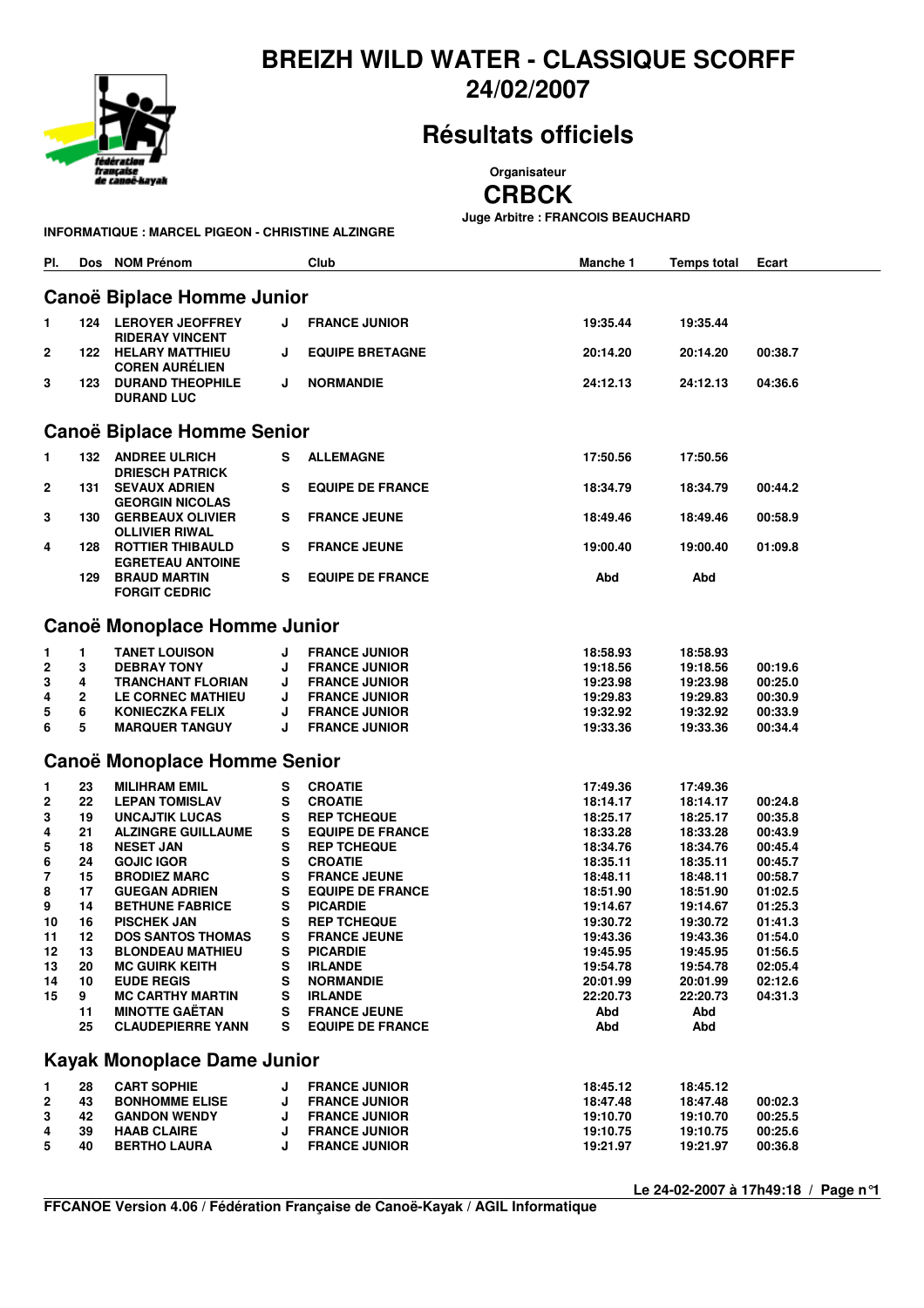

### **BREIZH WILD WATER - CLASSIQUE SCORFF 24/02/2007**

## **Résultats officiels**

**Organisateur**

**CRBCK**

**Juge Arbitre : FRANCOIS BEAUCHARD**

**INFORMATIQUE : MARCEL PIGEON - CHRISTINE ALZINGRE**

| PI.                     |          | Dos NOM Prénom                           |        | Club                             | Manche 1 | <b>Temps total</b> | Ecart   |
|-------------------------|----------|------------------------------------------|--------|----------------------------------|----------|--------------------|---------|
| 6                       | 37       | SOUCHEYRE CHARLOTTE J                    |        | <b>FRANCE JUNIOR</b>             | 19:27.62 | 19:27.62           | 00:42.5 |
| 7                       | 35       | <b>ARNOUX MARINE</b>                     | J      | <b>FRANCE JUNIOR</b>             | 19:32.96 | 19:32.96           | 00:47.8 |
| 8                       | 38       | <b>CUENCA ELODIE</b>                     | J      | <b>FRANCE JUNIOR</b>             | 19:36.01 | 19:36.01           | 00:50.8 |
| 9                       | 34       | <b>SIMON CLAIRE-EMILIE</b>               | J      | <b>FRANCE JUNIOR</b>             | 19:40.30 | 19:40.30           | 00:55.1 |
| 10                      | 36       | <b>PAOLETTI JULIE</b>                    | J      | <b>FRANCE JUNIOR</b>             | 19:45.23 | 19:45.23           | 01:00.1 |
| 11                      | 33       | <b>LE BIHAN MARION</b>                   | J      | <b>EQUIPE BRETAGNE</b>           | 19:45.41 | 19:45.41           | 01:00.2 |
| 12                      | 32       | LE CLEZIO CHLOE                          | J      | <b>EQUIPE BRETAGNE</b>           | 19:50.86 | 19:50.86           | 01:05.7 |
|                         | 41       | LE CORVAISIER CHARLEN J                  |        | <b>FRANCE JUNIOR</b>             | Abd      | Abd                |         |
|                         | 29       | <b>FAVRE ROCHEX MAEL</b>                 | J      | <b>C.R. RHONE ALPES DE CANOE</b> | Abd      | Abd                |         |
|                         | 30       | <b>MANPUYA SURYA</b>                     | J      | <b>C.R. RHONE ALPES DE CANOE</b> | Abd      | Abd                |         |
|                         | 31       | <b>ROUSSEL CAMILLE</b>                   | J      | <b>C.R. RHONE ALPES DE CANOE</b> | Abd      | Abd                |         |
|                         |          | <b>Kayak Monoplace Dame Senior</b>       |        |                                  |          |                    |         |
|                         |          |                                          |        |                                  |          |                    |         |
| 1                       | 54       | <b>MRUZKOVA MICHALA</b>                  | s<br>S | <b>REP TCHEQUE</b>               | 17:28.62 | 17:28.62           |         |
| $\mathbf 2$             | 56       | <b>EICHENBERGER SABINE</b>               | s      | <b>SUISSE</b>                    | 17:43.62 | 17:43.62           | 00:15.0 |
| 3                       | 52       | <b>MARZOLF HELGARD</b>                   |        | <b>EQUIPE DE FRANCE</b>          | 18:11.75 | 18:11.75           | 00:43.1 |
| 4                       | 55       | <b>PARAGE LAETITIA</b>                   | s      | <b>EQUIPE DE FRANCE</b>          | 18:16.35 | 18:16.35           | 00:47.7 |
| 5                       | 51<br>49 | LE BORGNE CHARLOTTE<br><b>NONY ALICE</b> | s<br>s | <b>FRANCE JEUNE</b>              | 18:20.75 | 18:20.75           | 00:52.1 |
| 6                       |          |                                          |        | <b>FRANCE JEUNE</b>              | 18:28.11 | 18:28.11           | 00:59.4 |
| 7                       | 50       | <b>MALATERRE SIXTINE</b>                 | s      | <b>FRANCE JEUNE</b>              | 18:48.45 | 18:48.45           | 01:19.8 |
| 8                       | 48       | <b>GOURAUD GERALDINE</b>                 | s      | <b>FRANCE JEUNE</b>              | 18:57.83 | 18:57.83           | 01:29.2 |
| 9                       | 53       | <b>PATERSON DEE</b>                      | s      | <b>ROYAUME UNI</b>               | 19:11.17 | 19:11.17           | 01:42.5 |
| 10                      | 47       | <b>SOUCHEYRE MARINE</b>                  | s      | <b>FRANCE JEUNE</b>              | 19:53.36 | 19:53.36           | 02:24.7 |
|                         | 46       | <b>BOUCHARINC CELINE</b>                 | s      | <b>EQUIPE DE FRANCE</b>          | Abd      | Abd                |         |
|                         |          | Kayak Monoplace Homme Junior             |        |                                  |          |                    |         |
| 1                       | 82       | <b>BONNETAIN QUENTIN</b>                 | J      | <b>FRANCE JUNIOR</b>             | 16:27.45 | 16:27.45           |         |
| $\overline{\mathbf{2}}$ | 87       | <b>DEVARD THEO</b>                       | J      | <b>FRANCE JUNIOR</b>             | 16:42.60 | 16:42.60           | 00:15.1 |
| 3                       | 83       | <b>WYSS FABIO</b>                        | J      | <b>SUISSE</b>                    | 17:06.88 | 17:06.88           | 00:39.4 |
| 4                       | 85       | <b>PANIS JEROEN</b>                      | J      | <b>BELGIQUE</b>                  | 17:12.95 | 17:12.95           | 00:45.5 |
| 5                       | 86       | YAOUANC BENJAMIN                         | J      | <b>FRANCE JUNIOR</b>             | 17:20.16 | 17:20.16           | 00:52.7 |
| 6                       | 84       | <b>PARADOWSKI QUENTIN</b>                | J      | <b>FRANCE JUNIOR</b>             | 17:24.16 | 17:24.16           | 00:56.7 |
| 7                       | 71       | <b>NICOLET CHRISTOPHE</b>                | J      | <b>SUISSE</b>                    | 17:33.80 | 17:33.80           | 01:06.3 |
| 8                       | 77       | <b>LE BIHAN YANN</b>                     | J      | <b>BRETAGNE</b>                  | 17:47.64 | 17:47.64           | 01:20.1 |
| 9                       | 69       | <b>MEYERS MATHIEU</b>                    | J      | <b>LUXEMBOURG</b>                | 18:02.65 | 18:02.65           | 01:35.2 |
| 10                      | 70       | <b>PETIT FLORIAN</b>                     | J      | <b>FRANCE JUNIOR</b>             | 18:06.22 | 18:06.22           | 01:38.7 |
| 11                      | 81       | <b>JINVRESSE BORIS</b>                   | J      | <b>FRANCE JUNIOR</b>             | 18:09.15 | 18:09.15           | 01:41.7 |
| 12                      | 80       | <b>ADEL FAYCAL</b>                       | J      | <b>FRANCE JUNIOR</b>             | 18:16.60 | 18:16.60           | 01:49.1 |
| 13                      | 78       | <b>DESEMERIE THOMAS</b>                  | J      | <b>FRANCE JUNIOR</b>             | 18:21.93 | 18:21.93           | 01:54.4 |
| 14                      | 76       | <b>LHERMITE ANTOINE</b>                  | J      | <b>EQUIPE RHONE ALPES</b>        | 18:23.80 | 18:23.80           | 01:56.3 |
| 15                      | 68       | <b>GUELOU MAUDEZ</b>                     | J      | <b>BRETAGNE</b>                  | 18:26.56 | 18:26.56           | 01:59.1 |
| 16                      | 75       | <b>LE GUENNIC HUGO</b>                   | J      | <b>BRETAGNE</b>                  | 18:33.54 | 18:33.54           | 02:06.0 |
| 17                      | 73       | <b>DOUX VICTOR</b>                       | J      | <b>EQUIPE RHONE ALPES</b>        | 18:45.84 | 18:45.84           | 02:18.3 |
| 18                      | 74       | <b>VOINDROT QUENTIN</b>                  |        | <b>EQUIPE RHONE ALPES</b>        | 18:54.56 | 18:54.56           | 02:27.1 |
| 19                      | 72       | <b>MOYERSOMS BART</b>                    | J      | <b>BELGIQUE</b>                  | 19:05.61 | 19:05.61           | 02:38.1 |
| 20                      | 79       | <b>GUIZIOU LEO</b>                       | J      | <b>BRETAGNE</b>                  | 19:11.78 | 19:11.78           | 02:44.3 |
| 21                      | 60       | <b>VERMEULEN JOEL</b>                    | J      | <b>LUXEMBOURG</b>                | 19:20.49 | 19:20.49           | 02:53.0 |
| 22                      | 67       | <b>MEYERS JACQUES</b>                    | J      | <b>LUXEMBOURG</b>                | 19:54.95 | 19:54.95           | 03:27.5 |
| 23                      | 65       | <b>GANA ALBAN</b>                        | J      | <b>NORMANDIE</b>                 | 20:02.97 | 20:02.97           | 03:35.5 |
| 24                      | 63       | PELTIER ALEXY                            | J      | <b>NORMANDIE</b>                 | 24:30.92 | 24:30.92           | 08:03.4 |
| 25                      | 66       | <b>HERRADA JEAN-MARC</b>                 | J      | <b>C.R. RHONE ALPES DE CANOE</b> | 25:44.47 | 25:44.47           | 09:17.0 |
|                         | 62       | <b>DANTAND PIERRE</b>                    | J      | <b>C.R. RHONE ALPES DE CANOE</b> | Abd      | Abd                |         |
|                         | 61       | <b>CHATELAIN ADRIEN</b>                  | J      | <b>C.R. RHONE ALPES DE CANOE</b> | Abd      | Abd                |         |
|                         | 59       | LE MERCIER MAXIMILIEN                    | J      | <b>C.R. RHONE ALPES DE CANOE</b> | Abd      | Abd                |         |
|                         | 64       | <b>EVERAERT BROES</b>                    | J      | <b>BELGIQUE</b>                  | Abd      | Abd                |         |